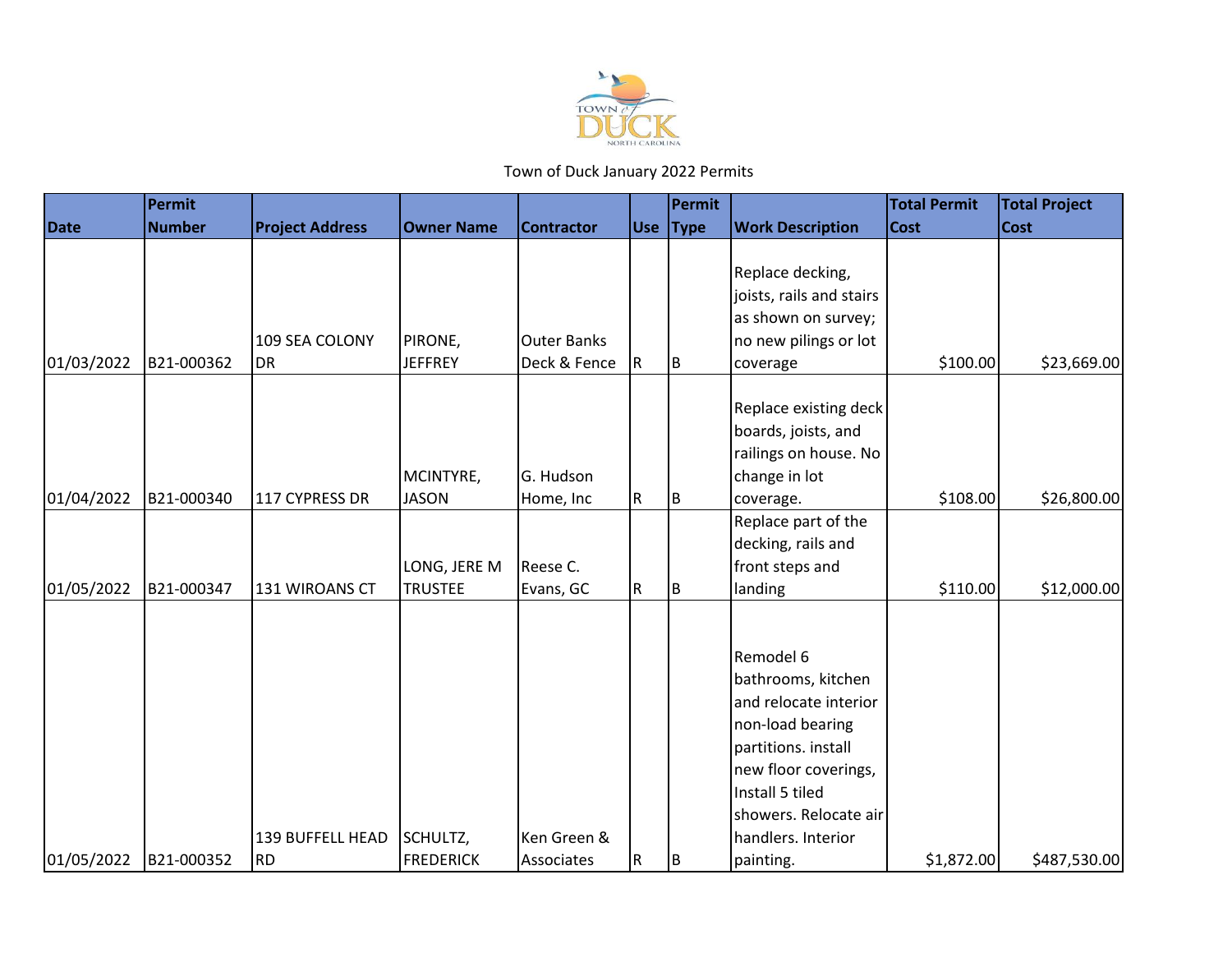

| 01/05/2022 | B21-000364 | 121 SPINDRIFT LN                          | BRAINARD,<br><b>KIMBERLY</b> | Albemarle<br>Contracting<br><b>Services</b> | R. |         | Install two trapezoid<br>windows; replace<br>kitchen window and<br>living room window;<br>replace both<br>bedroom sliders and<br>add two picture<br>windows; replace<br>roadside bedroom<br>windows; turn two<br>baths into four small<br>baths; replace<br>current deck and<br>walkway boards and<br>railing; repair<br>support beam | \$158.95 | \$25,000.00 |
|------------|------------|-------------------------------------------|------------------------------|---------------------------------------------|----|---------|---------------------------------------------------------------------------------------------------------------------------------------------------------------------------------------------------------------------------------------------------------------------------------------------------------------------------------------|----------|-------------|
| 01/05/2022 | B21-000365 | 101 SPECKLE TROUT SCHNEIDER,<br><b>DR</b> | <b>STEVEN</b>                | OBX Bees M &<br>R                           | R. | B<br>ΙB | Replace two sets of<br>stairs that are<br>located on the rear<br>part of the house;<br>replace decking<br>boards and railing on<br>second level rear<br>deck                                                                                                                                                                          | \$100.00 | \$10,000.00 |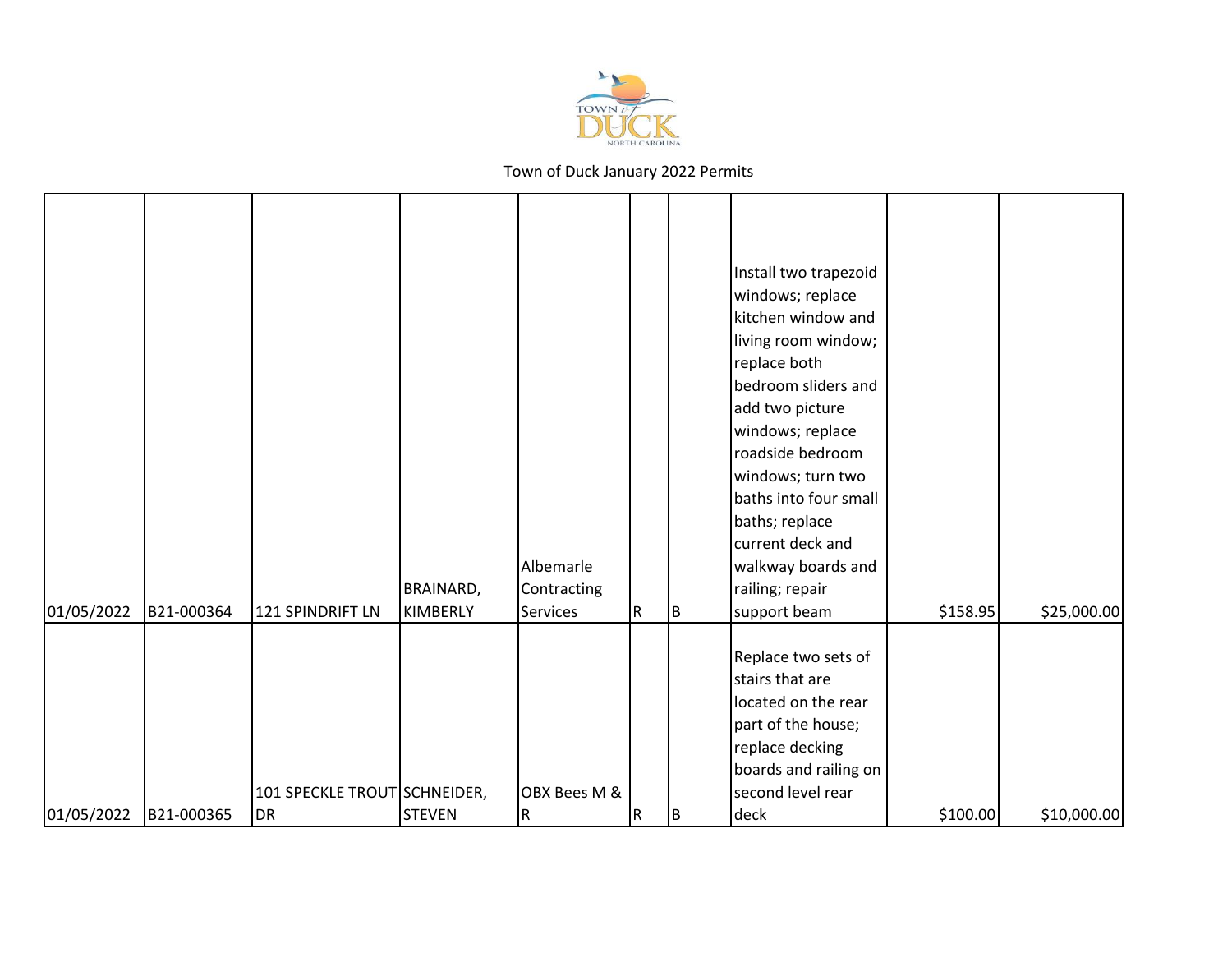

| 01/05/2022 | B21-000366  | 170 MANTOAC CT                          | <b>POTESKEET</b><br><b>HOA</b>   | <b>Carpenter Ant</b><br>Construction | R            | B  | Remove and replace<br>existing beach access<br>stair treads and<br>kickboards; dune<br>deck walking surface<br>and benches; approx<br>40 l.f. of ramp<br>walking surface<br>3.0 Carrier heat | \$25.00  | \$11,720.00 |
|------------|-------------|-----------------------------------------|----------------------------------|--------------------------------------|--------------|----|----------------------------------------------------------------------------------------------------------------------------------------------------------------------------------------------|----------|-------------|
| 01/05/2022 | TR21-000319 | 145 DUCK LANDING BLACKMAN,<br>LN        | <b>JAMES W</b>                   | James<br>Armstrong                   | $\mathsf R$  | M  | pump w air handler<br>on first floor; 3.0 ton<br>heat pump with air<br>handler on second<br>floor                                                                                            | \$220.00 | \$10,800.00 |
| 01/05/2022 | TR22-000001 | 160 OCEAN WAY                           | <b>BOHANNAN,</b><br><b>NANCY</b> | chris knight                         | $\mathsf{R}$ | IΕ | wire replacement<br>hot tub                                                                                                                                                                  | \$130.00 | \$500.00    |
| 01/05/2022 | TR22-000002 | 105 WIDGEON DR                          | QUEEN,<br><b>ROBERT D</b>        | Joe Simpson                          | $\mathsf{R}$ | Iм | Install mini 12,000<br>BTU mini split heat<br>pump with ductless<br>air handler ground<br>floor                                                                                              | \$160.00 | \$3,950.00  |
| 01/06/2022 |             | TR21-000272 138 E SEA HAWK DR WILLIAM C | WOOLDRIDGE,                      | <b>Gabby Willis</b>                  | R            | Iм | Replace top level<br>HVAC system with<br>Trane 15 Seer 3.5<br>ton h/p and<br>matching variable<br>speed a/h                                                                                  | \$160.00 | \$9,000.00  |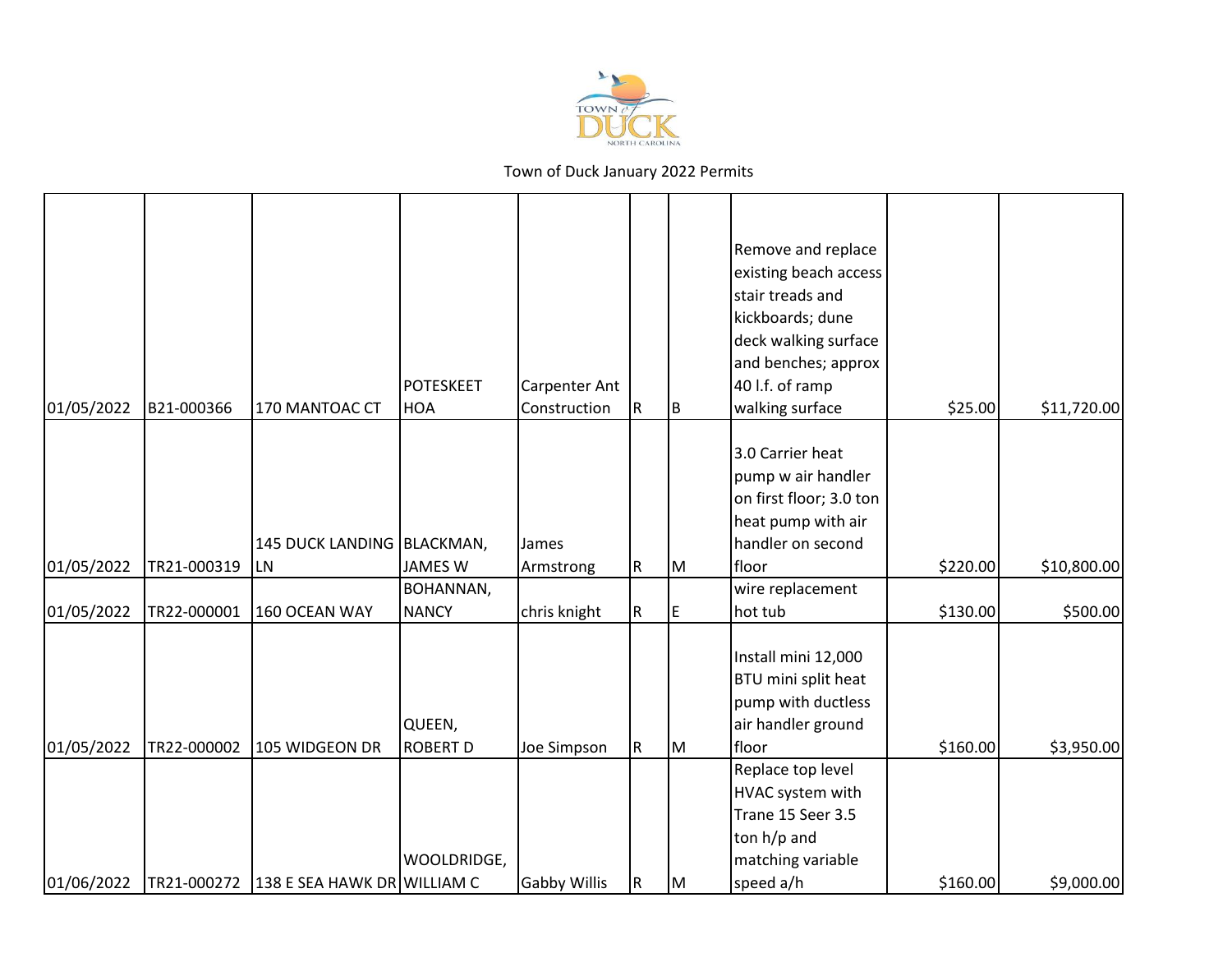

| 01/06/2022 | B21-000324 | 134 MARLIN DR         | ZOLTOWSKI,<br><b>DANIEL</b>              | Dan Osman          | R | IB. | Renovate entire<br>existing house (1,586<br>sf); add 1005 sf<br>heated space to<br>include new 5th<br>bedroom, 750 sf new<br>decks and 412 sf<br>conversion from<br>carport to unheated<br>garage. | \$1,937.95 | \$420,000.00 |
|------------|------------|-----------------------|------------------------------------------|--------------------|---|-----|----------------------------------------------------------------------------------------------------------------------------------------------------------------------------------------------------|------------|--------------|
|            |            |                       |                                          | <b>Sykes</b>       |   |     |                                                                                                                                                                                                    |            |              |
|            |            |                       | LANMAN,                                  | Construction       |   |     |                                                                                                                                                                                                    |            |              |
| 01/07/2022 | B21-000325 | 131 MARTIN LN         | <b>MICHAEL P</b>                         | <b>LLC</b>         | R | Iв. | <b>Deck Addition</b>                                                                                                                                                                               | \$290.20   | \$83,000.00  |
| 01/07/2022 | B21-000246 | 101 DIANNE ST         | <b>BOYD, STEVE</b>                       | Soundside<br>Pools | R | IB. | Relocate septic<br>system, install<br>inground pool, pool<br>surround and barrier;<br>add stairs from mid-<br>level to pool area.                                                                  | \$300.00   | \$43,000.00  |
| 01/07/2022 | B22-000002 | 111 CANVAS BACK<br>DR | <b>ROSE, DAVID</b><br><b>CHRISTOPHER</b> | Mark Edwards R     |   | IB. | Replacement of all<br>decking, railing and<br>stairs. No change in<br>footprint.                                                                                                                   | \$172.05   | \$0.00       |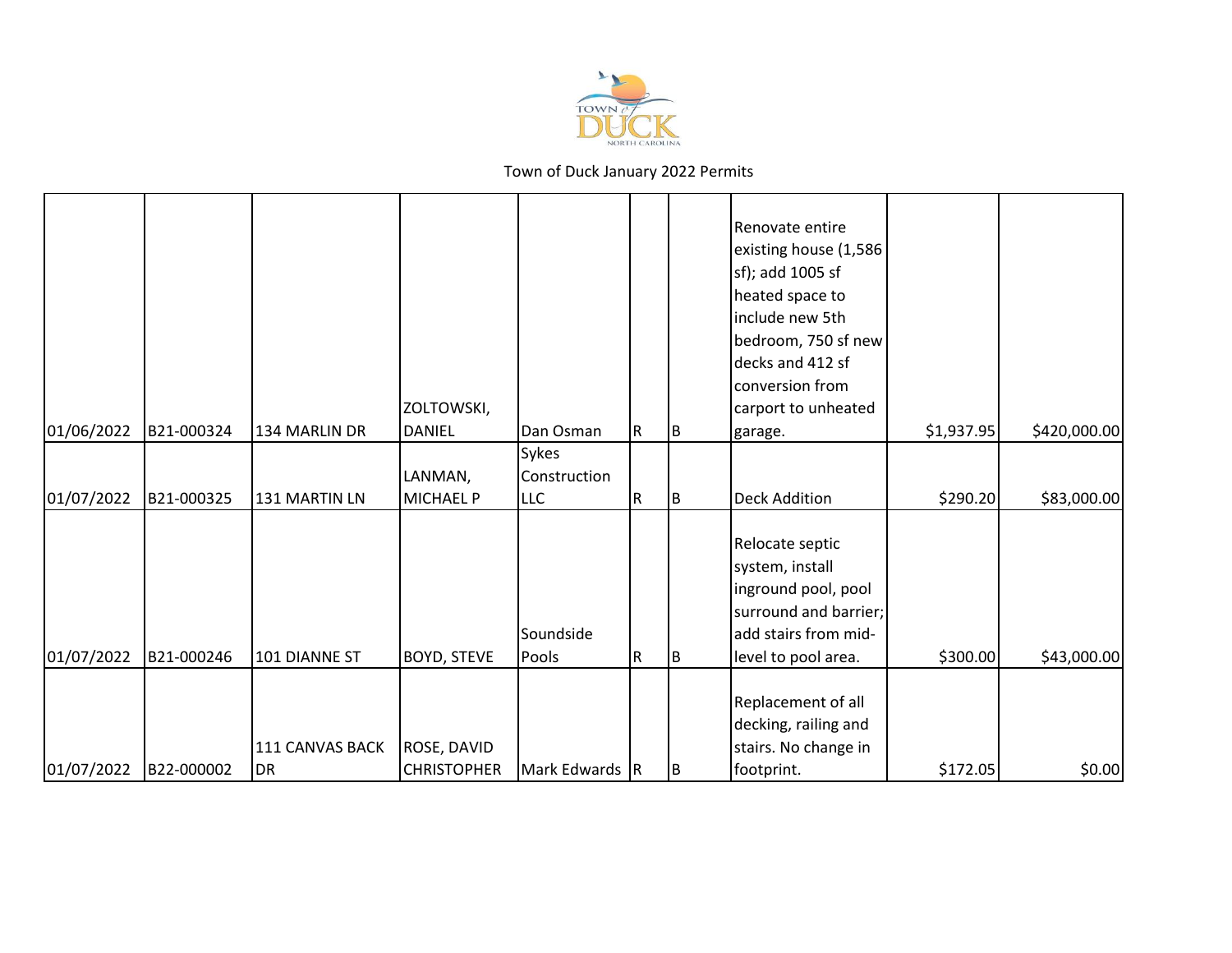

|            |             |                  |                    |               |                         |     | Demo track lights     |          |             |
|------------|-------------|------------------|--------------------|---------------|-------------------------|-----|-----------------------|----------|-------------|
|            |             |                  |                    |               |                         |     | and install recess    |          |             |
|            |             |                  |                    |               |                         |     | lights. Move existing |          |             |
|            |             |                  |                    |               |                         |     | receptacles up at     |          |             |
|            |             | 117 A302 SEA     | MOLEY,             |               |                         |     | Bar. Replace existing |          |             |
| 01/07/2022 | TR22-000003 | <b>COLONY DR</b> | <b>CHRISTINE</b>   | Randy Walton  | $\overline{\mathsf{R}}$ | IE. | old recess.           | \$130.00 | \$850.00    |
|            |             |                  |                    |               |                         |     | pool bonding for      |          |             |
|            |             |                  | MAGRINO,           |               |                         |     | replacement           |          |             |
| 01/07/2022 | TR22-000004 | 116 MALLARD DR   | <b>CAROL</b>       |               | R                       |     | concrete              | \$130.00 | \$500.00    |
|            |             |                  |                    | chris knight  |                         | IE. | replace Westside      |          |             |
|            |             |                  |                    | Sea Thru      |                         |     |                       |          |             |
|            |             |                  |                    |               |                         |     | steps and rails on    |          |             |
|            |             |                  | WENGER,            | Construction, |                         |     | Top Level and         |          |             |
| 01/10/2022 | B21-000359  | 112 VIREO WAY    | <b>THOMASL</b>     | Inc.          | R                       | B   | Eastside steps        | \$110.00 | \$15,000.00 |
|            |             |                  |                    |               |                         |     | Replace Hvac with 14  |          |             |
|            |             |                  |                    |               |                         |     | seer 3 ton Daikin     |          |             |
|            |             | 115 OLD SQUAW    | PHILLIPS,          | <b>Brian</b>  |                         |     | airhandler and        |          |             |
| 01/11/2022 | TR22-000007 | <b>DR</b>        | <b>BENJAMIN</b>    | McDonald      | R                       | lм  | heatpump              | \$160.00 | \$5,765.00  |
|            |             |                  |                    |               |                         |     | Replace existing 3    |          |             |
|            |             |                  |                    |               |                         |     | Ton HVAC system       |          |             |
|            |             |                  | <b>OCEAN PINES</b> |               |                         |     | with a new Carrier    |          |             |
|            |             |                  | <b>INTERVAL</b>    |               |                         |     | 14 SEER 3 Ton Heat    |          |             |
|            |             |                  | <b>OWNERS</b>      |               |                         |     | Pump and matching     |          |             |
| 01/12/2022 | TR22-000005 | 1445 Duck Road   | <b>ASSOC INC</b>   | Gil Anderson  | ${\sf R}$               | lм  | Air Handler           | \$160.00 | \$8,827.00  |
|            |             |                  |                    |               |                         |     |                       |          |             |
|            |             |                  |                    |               |                         |     | Adding electrical and |          |             |
|            |             |                  | PHELPS,            |               |                         |     | plumbing for          |          |             |
| 01/12/2022 | B21-000328  | 134 2G PLOVER DR | <b>TIMOTHY</b>     |               | ${\sf R}$               | IB. | washer/dryer install  | \$100.00 | \$989.00    |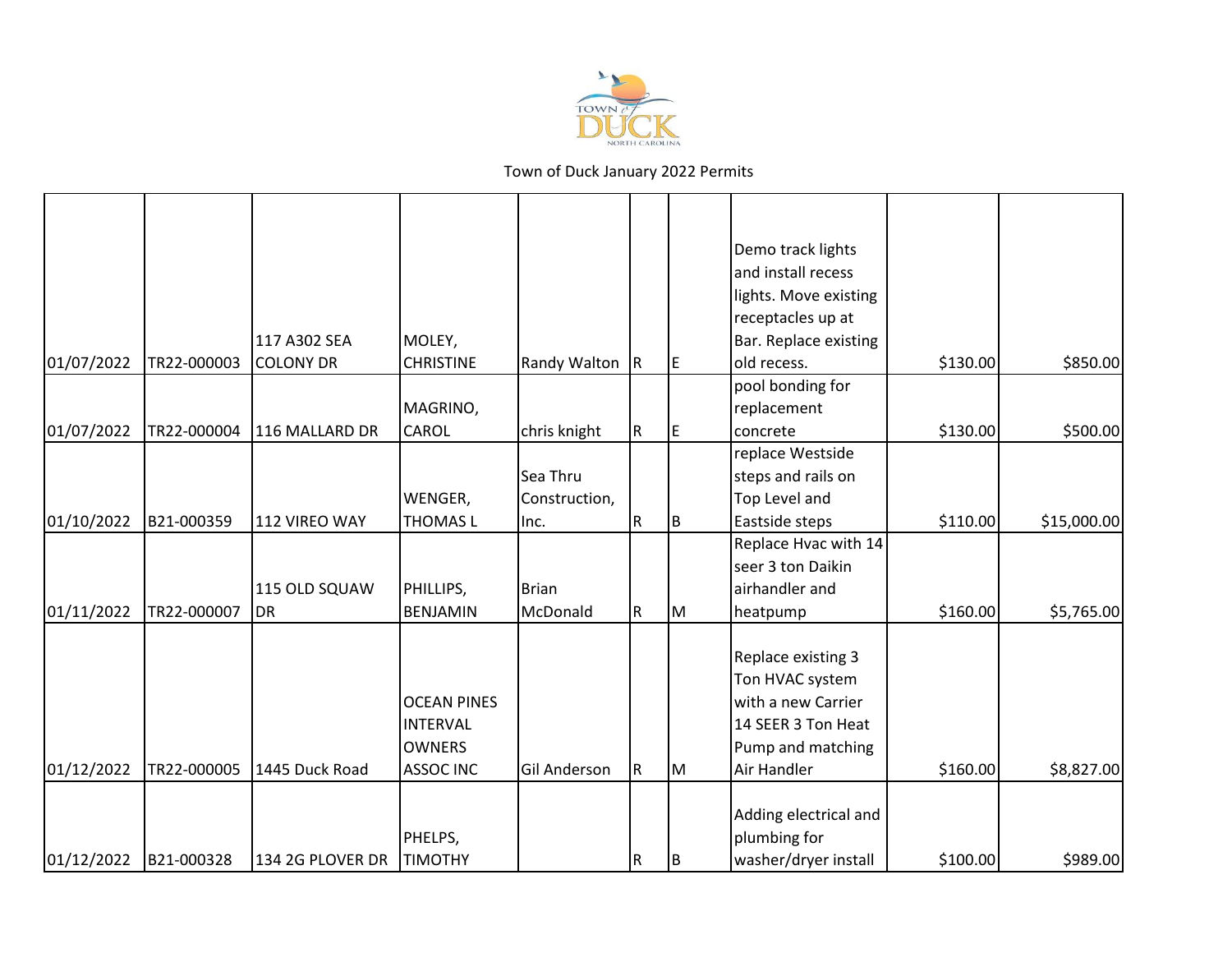

|            |             |                             |                                |                           |             |     | Replacement of<br>existing wood deck<br>boards with<br>composite deck            |            |              |
|------------|-------------|-----------------------------|--------------------------------|---------------------------|-------------|-----|----------------------------------------------------------------------------------|------------|--------------|
|            |             |                             | STANLEY,                       |                           |             |     | boards, and remove                                                               |            |              |
| 01/12/2022 | B22-000005  | 165 MANTOAC CT              | GEORGE                         | <b>Jared Sadler</b>       | $\mathsf R$ | ΙB. | and replace railings.                                                            | \$135.00   | \$15,000.00  |
|            |             |                             |                                | <b>Carpenter Ant</b>      |             |     | Remove and replace<br>approximately 650                                          |            |              |
| 01/12/2022 | B22-000006  | 122 MALLARD DR              | <b>ROSE, JOHN T</b>            | Construction              | $\mathsf R$ | IΒ  | sq. ft of decking                                                                | \$100.00   | \$20,610.00  |
|            |             | 111 SEA COLONY              | PIRONE,                        | <b>Outer Banks</b>        |             |     | Replace decking,                                                                 |            |              |
| 01/13/2022 | B22-000008  | DR                          | <b>JEFFREY V</b>               | Deck & Fence              | $\mathsf R$ | Iв. | joists, rails, and stairs                                                        | \$100.00   | \$22,268.00  |
| 01/18/2022 | B22-000012  | 98 WOOD DUCK DR PREAS, TINA |                                |                           | ${\sf R}$   | Iв  | Replace pool fence in<br>same location.                                          | \$100.00   | \$5,000.00   |
|            |             | 115 A OCEAN BAY             |                                |                           |             |     | Replace 476 sf<br>decking on front and<br>back upper level<br>decks and rails on |            |              |
| 01/18/2022 | B22-000015  | <b>BLVD</b>                 | ROUKIS, DEAN J Paragon Decks R |                           |             | Iв. | front lower deck.                                                                | \$100.00   | \$8,530.00   |
|            |             |                             |                                |                           |             |     | Change out air<br>handler and heat                                               |            |              |
| 01/18/2022 | TR22-000009 | 124 POTESKEET DR            | <b>CLARK, LOIS S</b>           | <b>CLARK, LOIS S</b>      | R.          | IМ  | pump                                                                             | \$160.00   | \$5,000.00   |
|            |             |                             |                                |                           |             |     | Construction of new<br>4 BR SFD with septic                                      |            |              |
| 01/19/2022 | B21-000338  | 110 SOUND SEA<br>AVE        | BEACHAM,<br><b>CHERIE L</b>    | <b>Builders</b><br>Corner | $\mathsf R$ | lв  | and driveway per<br>submitted plans.                                             | \$1,762.55 | \$205,745.00 |
|            |             |                             |                                |                           |             |     |                                                                                  |            |              |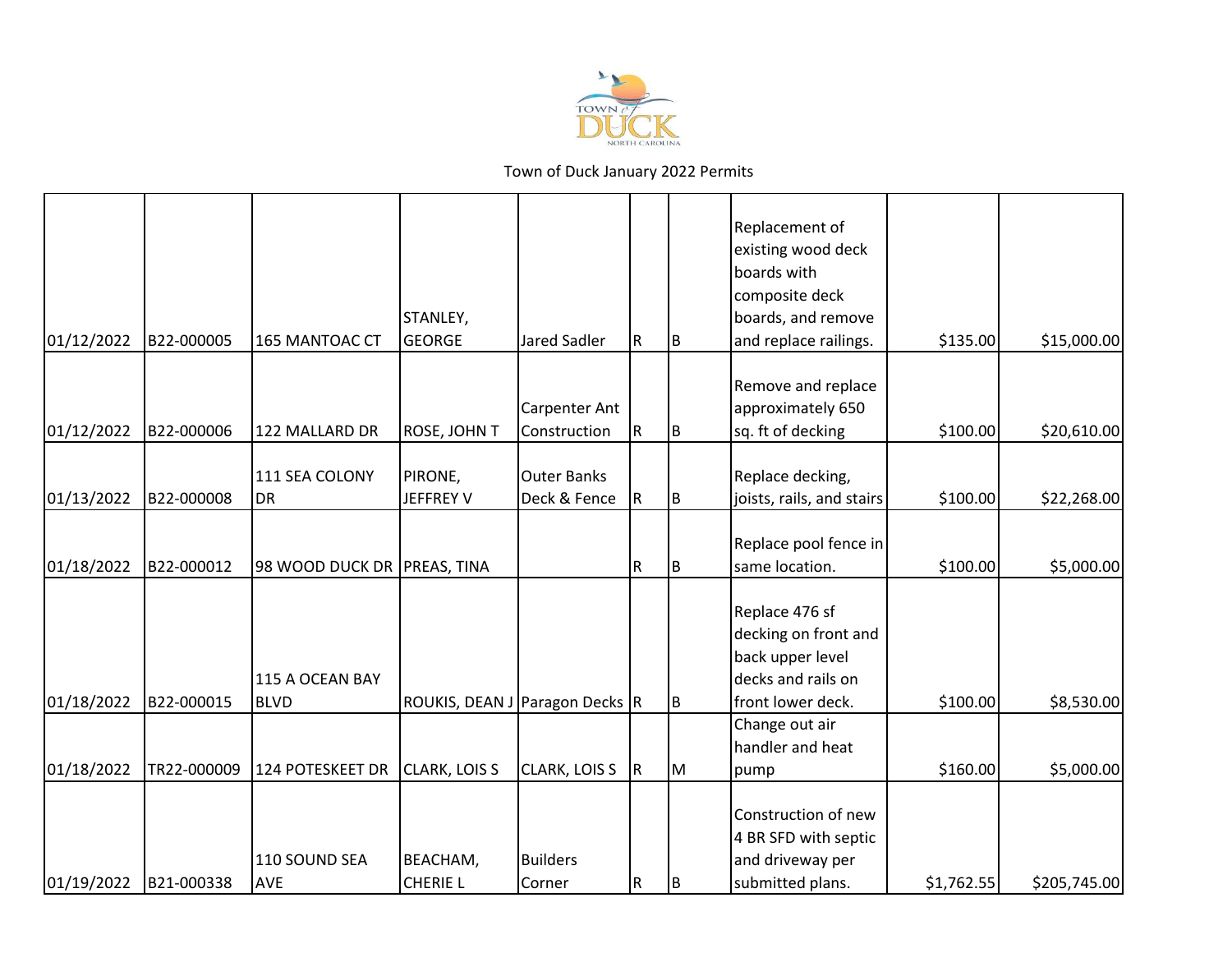

| 01/19/2022 | B22-000001 | 122 DUCK LANDING GOLDBERG,<br>LN | <b>HEATHER</b>                           | Sandscapes,<br>Inc.                  | $\mathsf R$ | ΙB  | Installation of new<br>pool fence;<br>extension of decking<br>off back of house to<br>meet concrete;<br>removal of stairs and<br>outdoor shower | \$130.00 | \$12,250.00  |
|------------|------------|----------------------------------|------------------------------------------|--------------------------------------|-------------|-----|-------------------------------------------------------------------------------------------------------------------------------------------------|----------|--------------|
|            |            | 149 SCHOONER                     | <b>WINDWARD</b><br><b>WATCH OF</b>       | Jeffrey H.<br>Haskett                |             |     | <b>Build elevator</b><br>addition, new front<br>entry, new windows                                                                              |          |              |
| 01/20/2022 | B21-000339 | <b>RIDGE DR</b>                  | DUCK, LLC                                | Homes, Inc.                          | R.          | lв. | and new siding                                                                                                                                  | \$235.00 | \$139,000.00 |
| 01/20/2022 | B21-000336 | 142 SCHOONER<br><b>RIDGE DR</b>  | ELREFAI,<br><b>MOHAMMED</b>              | Wingo<br>Construction                | IR.         | IΒ  | Remove existing<br>fence around pool<br>and relocate it;<br>ground level deck<br>extension. Per as<br>built drawing.                            | \$125.00 | \$3,500.00   |
|            |            | 117 BUFFELL HEAD                 | 117 BUFFELL                              | David M                              |             |     | Replace 800 s.f.                                                                                                                                |          |              |
| 01/20/2022 | B22-000016 | <b>RD</b>                        | <b>HEAD LLC</b>                          | Strickland                           | R           | ΙB  | decking                                                                                                                                         | \$120.00 | \$32,000.00  |
| 01/20/2022 | B22-000022 | 147 South<br><b>SPINNAKER CT</b> | <b>SHIPS WATCH</b><br><b>ASSOCIATION</b> | Gibbs<br>Daughters NC,<br><b>LLC</b> | R           | IΒ  | Demo and reinstall<br>deck boards, railings,<br>and stairs                                                                                      | \$244.90 | \$31,503.00  |
| 01/20/2022 | B22-000023 | 142 North<br><b>SPINNAKER CT</b> | <b>SHIPS WATCH</b><br><b>ASSOCIATION</b> | Gibbs<br>Daughters NC,<br>LLC        | ${\sf R}$   | IΒ  | Demo and reinstall<br>deck boards, railings,<br>and stairs; all work<br>to be done in same<br>footprint                                         | \$207.70 | \$40,842.00  |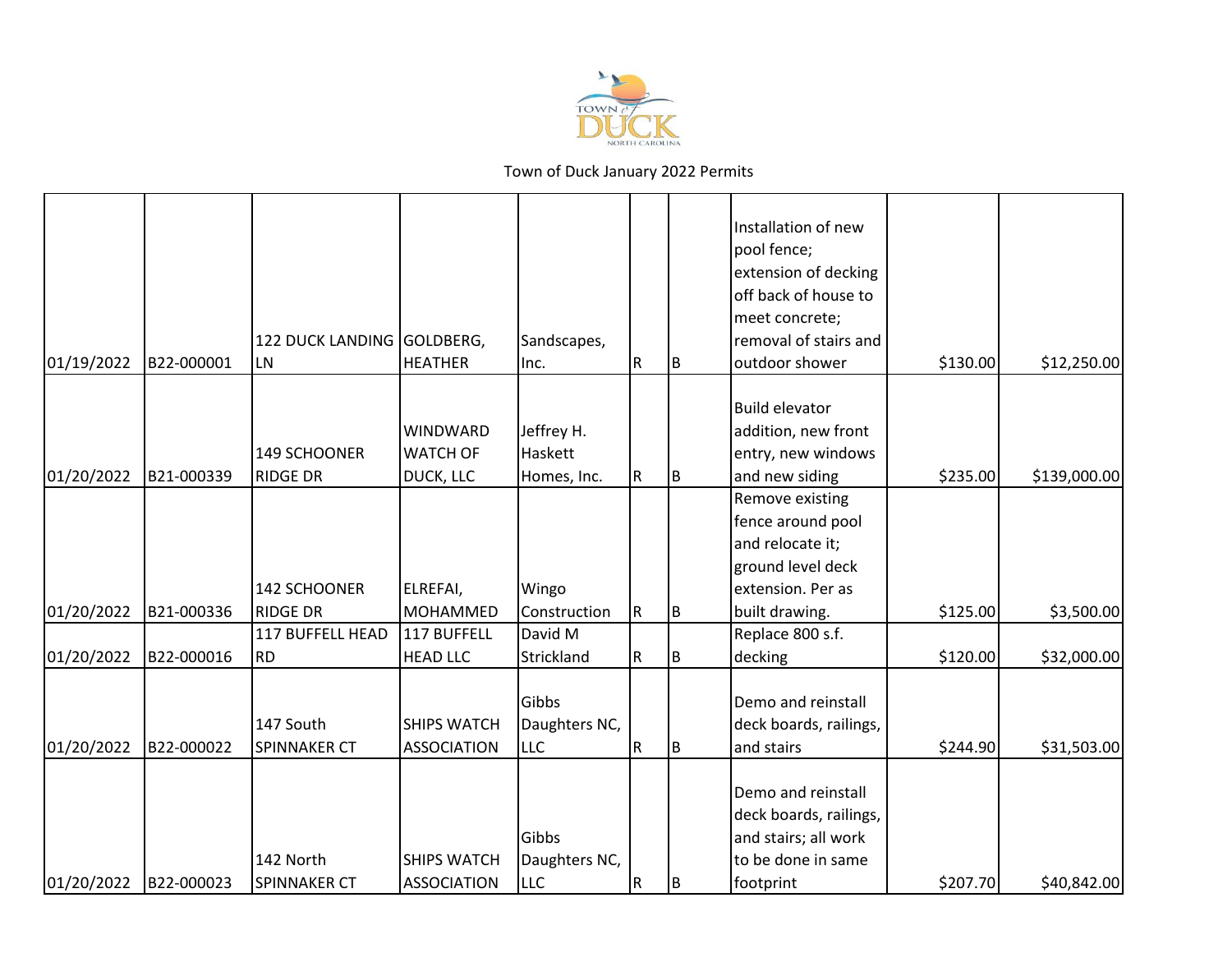

| 01/20/2022 | TR22-000006 | 113 TOPSAIL CT | <b>SHIPS WATCH</b><br><b>ASSOCIATION</b> | <b>Gabby Willis</b>                                                          | R   | Iм  | Replace heat pump<br>only with Trane 14<br>Seer 3 ton h/p                                                                              | \$130.00   | \$4,000.00   |
|------------|-------------|----------------|------------------------------------------|------------------------------------------------------------------------------|-----|-----|----------------------------------------------------------------------------------------------------------------------------------------|------------|--------------|
| 01/24/2022 | TR22-000010 | 125 DUNE RD    | AXELROD,<br><b>RONALD A</b>              | chris knight                                                                 | R   | IE. | install receptacle for<br>exterior cargo lift                                                                                          | \$130.00   | \$900.00     |
| 01/24/2022 | B22-000019  | 111 PLOVER DR  | <b>MOONDUCK</b><br><b>LLC</b>            | <b>Blue Water</b><br>Restoration,<br>Inc., $T/A$<br>Bluewater<br>Restoration | R   | IΒ  | Demo of flooring,<br>drywall, cabinetry, 1<br>HVAC supply line,<br>and insulation<br>removal due to<br>water damage.                   | \$110.00   | \$10,000.00  |
| 01/24/2022 | B22-000003  | 109 PINTAIL DR | HUNTER,<br>KEVIN; ICE,<br><b>SHANNON</b> | Excel<br>Contracting,<br>LLC                                                 | R   | B   | Inground pool<br>installation with<br>wood deck surround<br>and pool barrier                                                           | \$300.00   | \$44,300.00  |
| 01/24/2022 | B22-000029  | 1170 DUCK RD   | <b>SUNLIGHT ON</b><br>COAST, LLC         | <b>Evolve Design</b><br><b>Build</b>                                         | IR. | IΒ  | <b>Existing pool</b><br>renovation to include<br>adding pilings below<br>existing pool and<br>replacement of<br>existing pool barrier. | \$100.00   | \$120,000.00 |
|            |             | 115 OCEAN BAY  |                                          | Jeffrey H.<br>Haskett                                                        |     |     | New 4 BR SFD with<br>swimming pool and                                                                                                 |            |              |
| 01/24/2022 | B21-000361  | <b>BLVD</b>    | KNOTTS, KEVIN Homes, Inc.                |                                                                              | R   | IΒ  | elevator                                                                                                                               | \$3,388.30 | \$837,500.00 |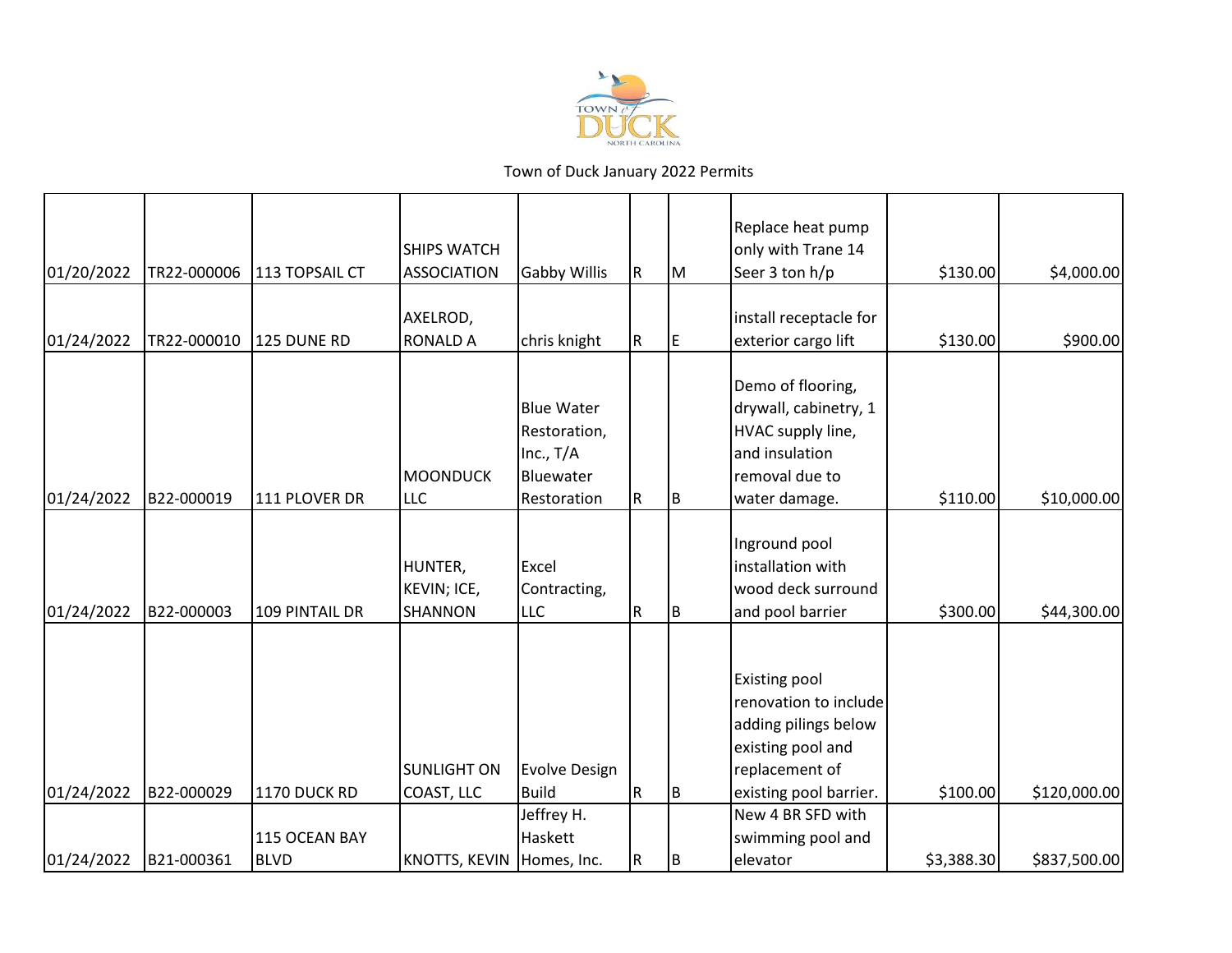

|            |             |                             |                           |                          |             |     | Remodel kitchen.         |          |             |
|------------|-------------|-----------------------------|---------------------------|--------------------------|-------------|-----|--------------------------|----------|-------------|
|            |             |                             | SHORTEN,                  | <b>B&amp;A Builders,</b> |             |     | New cabinets and         |          |             |
| 01/25/2022 | B22-000013  | 146 SKIMMER WAY             | <b>SUSAN CANALE linc.</b> |                          | R           | B   | tops.                    | \$110.00 | \$38,220.00 |
| 01/25/2022 | B22-000009  | 115 CHOCTAW CT              | <b>BAKER, PHILIP</b>      |                          | $\mathsf R$ | B   | <b>Hot Tub Install</b>   | \$150.00 | \$6,650.00  |
|            |             |                             |                           |                          |             |     |                          |          |             |
|            |             |                             | LOGAN,                    | Emanuelson &             |             |     | Replace 14               |          |             |
| 01/25/2022 | B22-000011  | 134 POTESKEET DR            | STUART                    | Dad, Inc.                | ${\sf R}$   | ļВ. | house/deck pilings       | \$110.00 | \$15,200.00 |
|            |             |                             |                           |                          |             |     |                          |          |             |
|            |             |                             |                           |                          |             |     | Walkway #10 on           |          |             |
|            |             |                             |                           |                          |             |     | Martin Lane:             |          |             |
|            |             |                             |                           |                          |             |     | Remove and replace       |          |             |
|            |             |                             |                           |                          |             |     | existing walkway         |          |             |
|            |             |                             |                           | Ken Green &              |             |     | from street to steps     |          |             |
| 01/25/2022 | B22-000026  | 142 MARTIN LN               | HALL, GARY                | Associates               | R           | B   | west side of dune        | \$25.00  | \$19,584.00 |
|            |             |                             |                           |                          |             |     |                          |          |             |
|            |             |                             |                           |                          |             |     | Walkway #8 at Vireo      |          |             |
|            |             |                             |                           |                          |             |     | Way; remove and          |          |             |
|            |             |                             |                           |                          |             |     | replace existing         |          |             |
|            |             |                             |                           |                          |             |     | walkway from street      |          |             |
|            |             |                             |                           | Ken Green &              |             |     | to steps west side of    |          |             |
| 01/25/2022 | B22-000027  | 100 VIREO WAY               | LUNGER, ERIC J            | Associates               | ${\sf R}$   | B   | dune                     | \$25.00  | \$10,894.00 |
|            |             |                             |                           |                          |             |     | INSTALL 14 SEER 2.5      |          |             |
|            |             |                             |                           |                          |             |     | <b>TRANE HEAT PUMP</b>   |          |             |
|            |             | 124 East SEA HAWK CASEY,    |                           | Douglas                  |             |     | SYSTEM, NEW              |          |             |
| 01/25/2022 | TR22-000011 | <b>DR</b>                   | THOMAS J                  | Wakeley                  | R           | M   | <b>STAND</b>             | \$160.00 | \$7,247.00  |
|            |             |                             |                           |                          |             |     | INSTALL (1) TRANE        |          |             |
|            |             |                             |                           |                          |             |     | 14 SEER 3-TON H/P        |          |             |
|            |             |                             |                           |                          |             |     | THAT SERVICES THE        |          |             |
|            |             |                             |                           |                          |             |     | <b>UPSTAIRS, USE</b>     |          |             |
|            |             |                             | <b>SNICKERS OBX,</b>      | Douglas                  |             |     | <b>EXISTING LINE SET</b> |          |             |
| 01/25/2022 |             | TR22-000012 135 SEA HAWK CT | <b>LLC</b>                | Wakeley                  | ${\sf R}$   | lм  | <b>AND STAND!</b>        | \$130.00 | \$4,004.00  |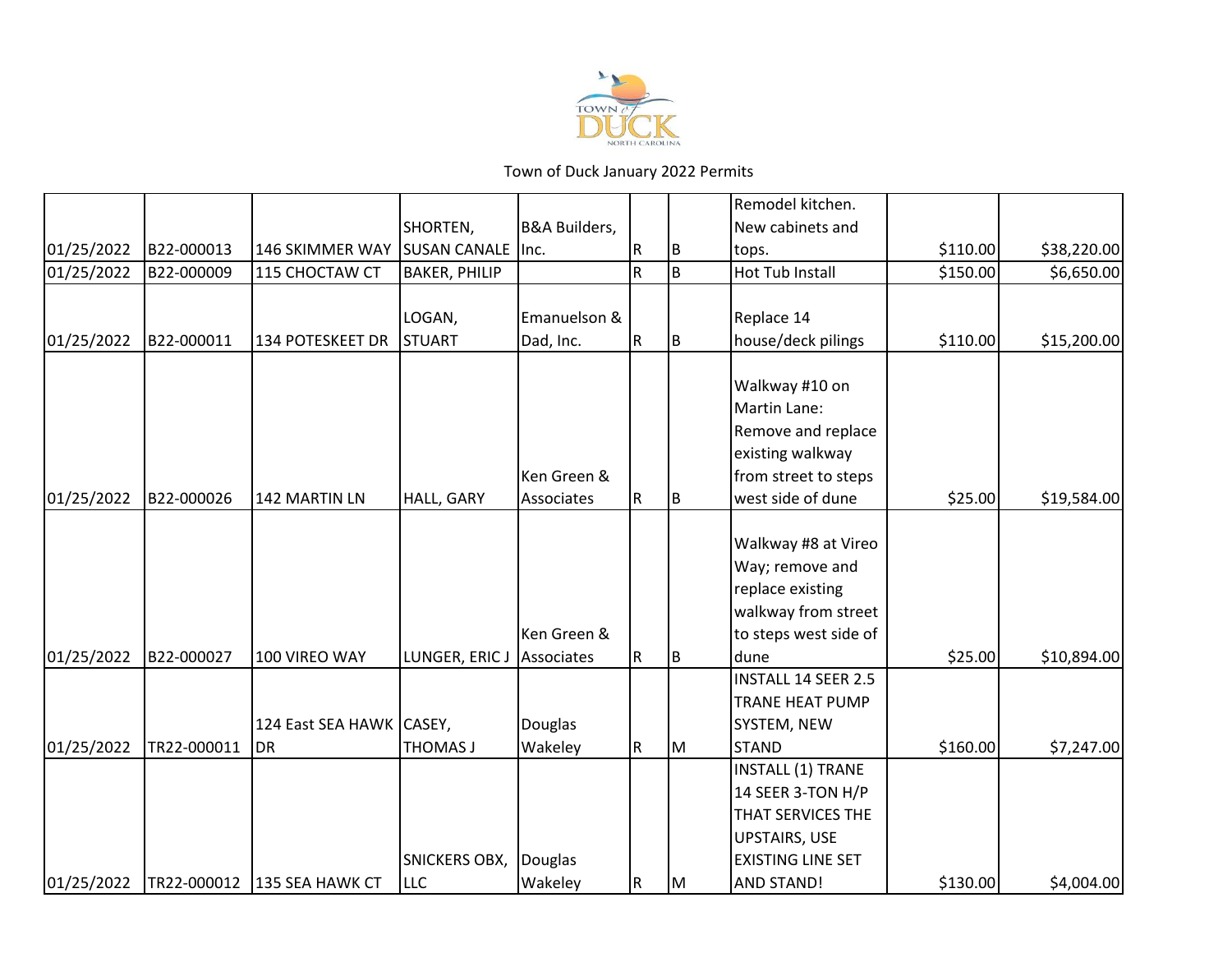

|            |             |                           |                     |                    |     |    | Add concrete under        |          |             |
|------------|-------------|---------------------------|---------------------|--------------------|-----|----|---------------------------|----------|-------------|
|            |             |                           |                     |                    |     |    | house and widen           |          |             |
|            |             |                           |                     | Kenny Pierce's     |     |    | driveway;                 |          |             |
| 01/25/2022 | LD22-000002 | 122 BAYBERRY DR           | HICKEY, JAMES       | Concrete           | IR. | IΒ | landscaping               | \$25.00  | \$6,600.00  |
|            |             |                           |                     |                    |     |    |                           |          |             |
|            |             |                           |                     |                    |     |    |                           |          |             |
|            |             |                           |                     |                    |     |    | Replace deck boards       |          |             |
|            |             |                           |                     |                    |     |    | on dune deck; no          |          |             |
|            |             |                           |                     |                    |     |    | structural changes to     |          |             |
|            |             |                           |                     |                    |     |    | existing dune deck;       |          |             |
|            |             | 164 FOUR SEASONS          |                     |                    |     |    | replace siding on         |          |             |
| 01/26/2022 | B22-000021  | LN                        | <b>ZNC DUCK LLC</b> | Adam Duffy         | IR. | IΒ | south side of home        | \$100.00 | \$15,000.00 |
|            |             |                           |                     |                    |     |    | Remodel existing          |          |             |
|            |             | 163 FOUR SEASONS          | SCHWARTZ,           | Olin Finch &       |     |    | bathroom, replace         |          |             |
| 01/27/2022 | B22-000030  | <b>LN</b>                 | <b>KEVING</b>       | ICo.               | R   | IΒ | existing fixtures         | \$110.00 | \$14,500.00 |
|            |             |                           |                     |                    |     |    | Replacement of            |          |             |
|            |             |                           |                     | Coastal            |     |    | thirteen windows;         |          |             |
|            |             | 117 ACORN OAK             | <b>KNOTTAWAY</b>    | <b>Roofing and</b> |     |    | matching existing         |          |             |
| 01/27/2022 | B21-000349  | <b>AVE</b>                | <b>LLC</b>          | Siding             | R   | IΒ | profiles/ styles          | \$110.00 | \$14,400.00 |
|            |             |                           |                     |                    |     |    |                           |          |             |
|            |             |                           |                     |                    |     |    | SINGLE C/O 16 SEER        |          |             |
|            |             |                           |                     |                    |     |    | <b>3.5 TON TRANE HEAT</b> |          |             |
|            |             |                           |                     |                    |     |    | PUMP SYSTEM.              |          |             |
|            |             | 123 FOUR SEASONS CORNELL, |                     | Douglas            |     |    | <b>REUSING EXISTING</b>   |          |             |
| 01/27/2022 | TR22-000013 | <b>LN</b>                 | <b>ROSEMARIE</b>    | Wakeley            | R   | ΙM | <b>STAND</b>              | \$130.00 | \$7,972.00  |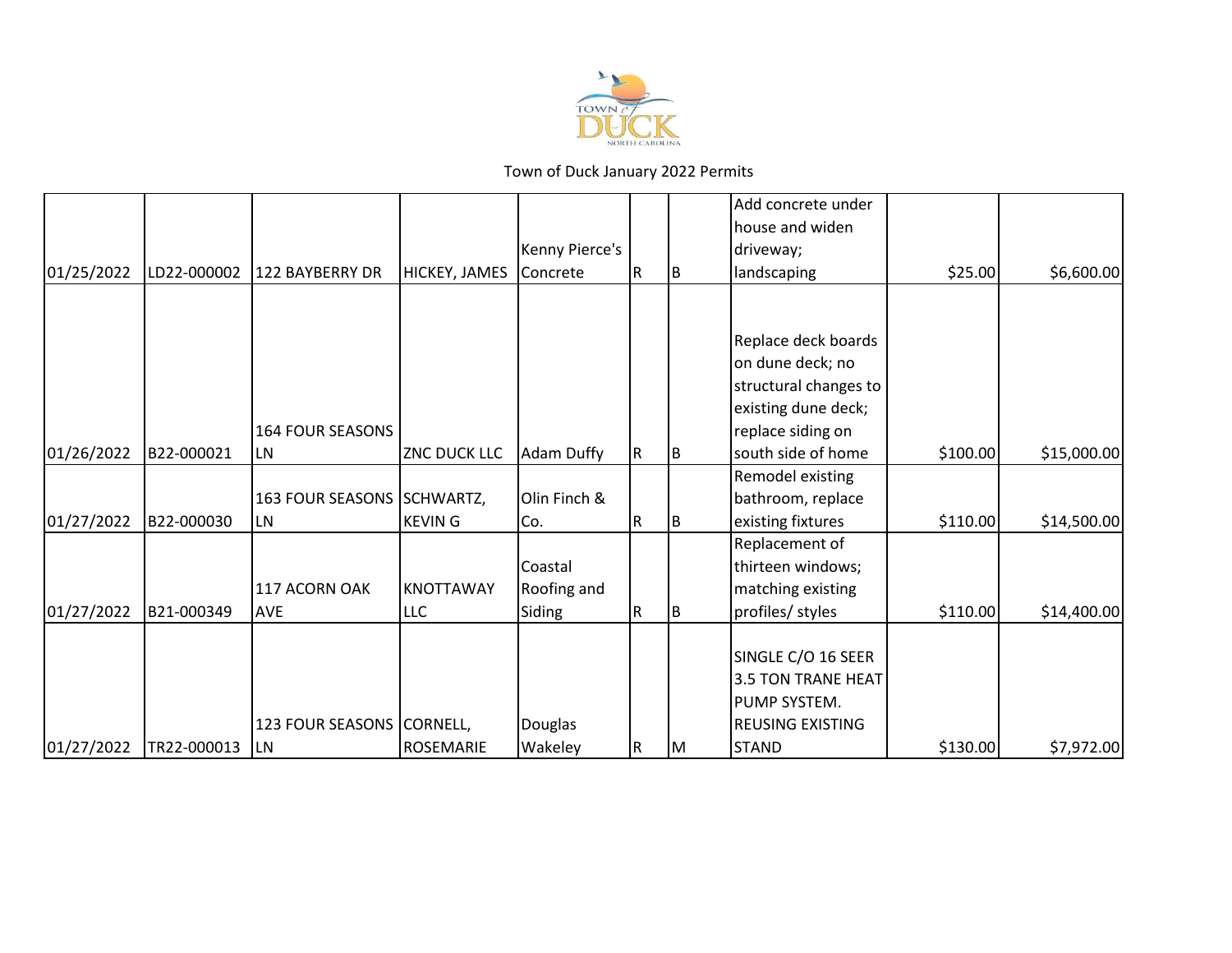

| 01/28/2022                            | B22-000036 | 172 OCEAN WAY  | MORIARTY,<br>JOHN M        | Goodfellas<br>Maintenance                     | $\vert R \vert$ | ļВ. | Removing/re-decking<br>dune deck treads,<br>walkway, benches;<br>repairing fallen joists<br>adding handrail to<br>walkway from pool<br>gate to dune deck         | \$100.00                   | \$8,500.00                       |
|---------------------------------------|------------|----------------|----------------------------|-----------------------------------------------|-----------------|-----|------------------------------------------------------------------------------------------------------------------------------------------------------------------|----------------------------|----------------------------------|
| 01/28/2022                            | B22-000014 | 129 WILLOW DR  | JUNGLES,<br><b>GREGORY</b> | DeBoy<br>Construction &<br>Remodeling,<br>Inc | R               | Iв. | Install new kitchen<br>cabinets                                                                                                                                  | \$130.00                   | \$53,374.00                      |
| 01/31/2022                            | B22-000035 | 162 MANTOAC CT | DIGILIO,<br>RUSSELL        |                                               | ${\sf R}$       | Iв. | Repair house sag on<br>west and east sides<br>of house using ten<br>salt-treated LVL<br>girders and 8 x 8<br>haunches/ brackets<br>bolted to existing<br>pilings | \$100.00                   | \$10,000.00                      |
| <b>Total All</b>                      |            |                |                            |                                               |                 |     |                                                                                                                                                                  |                            |                                  |
| Permits<br><b>Building</b><br>Permits | 55<br>40   |                |                            |                                               |                 |     |                                                                                                                                                                  | \$15,827.60<br>\$13,712.60 | \$2,988,993.00<br>\$2,913,078.00 |
| Land<br>Disturbance<br>Permit         | 1          |                |                            |                                               |                 |     |                                                                                                                                                                  | \$25.00                    | \$6,600.00                       |
| Trade Permit                          | 14         |                |                            |                                               |                 |     |                                                                                                                                                                  | \$2,090.00                 | \$69,315.00                      |